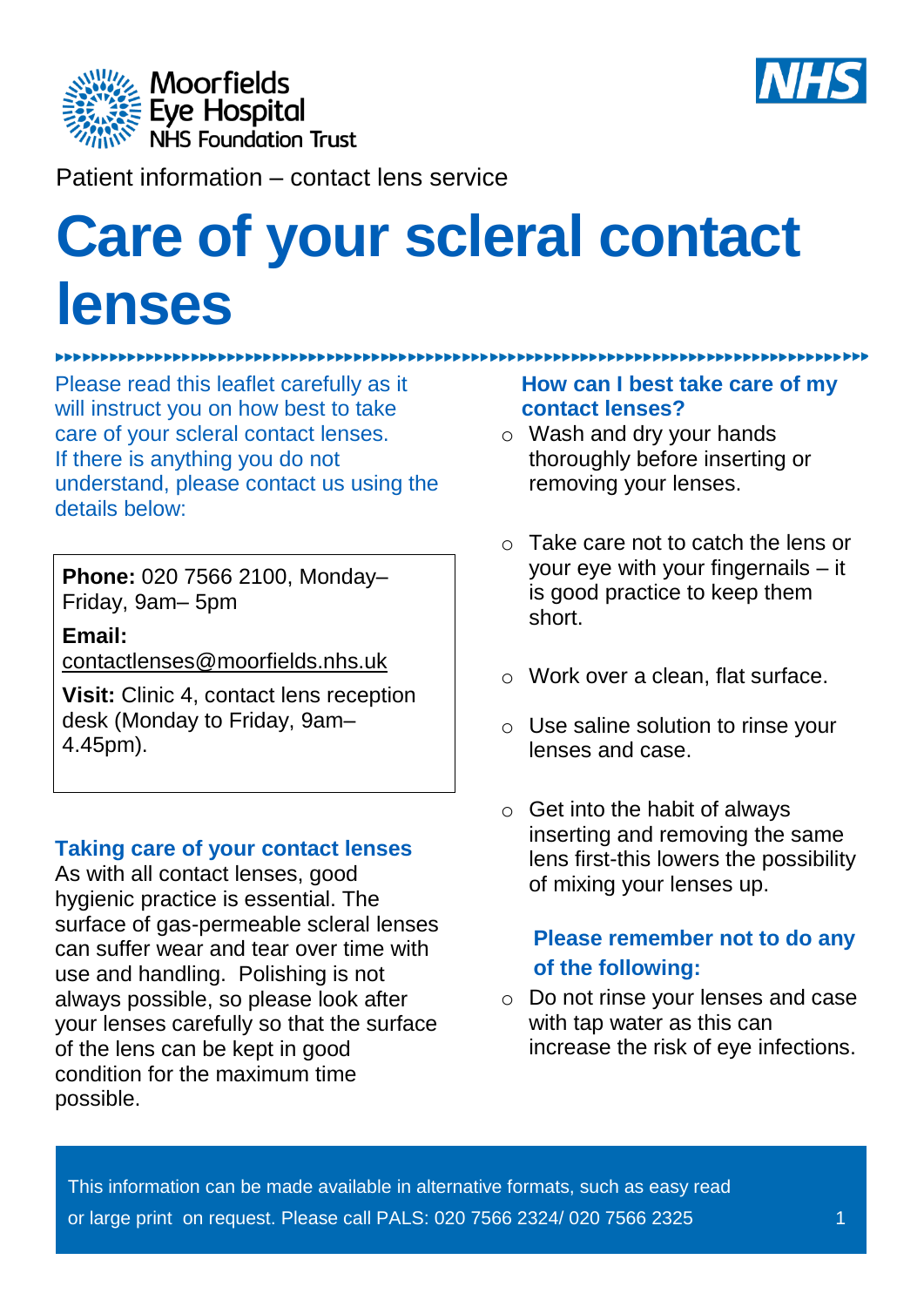#### 

- o Never shower or bath with your lenses in.
- $\circ$  Do not sleep with your contact lenses in (unless you have been advised to by your contact lens practitioner).
- o Avoid swimming with your contact lenses in. This is due to the risk of infection from the water. Prescription swimming goggles and other options may be available. We advise you discuss this with your contact lens practitioner.

#### **Inserting your contact lenses**

You need to use your sense of touch rather than sight to insert this lens. You do not need to use a mirror for this as you need to look down when inserting the lens.

#### **Step by step instructions for inserting your contact lenses:**

- 1. Remove the lens from the case and rub with your contact lens cleaning solution. Rinse well with saline solution (see lens cleaning instructions below for further detail).
- 2. Fill the lens with Abbott Lens Plus Ocupure saline, or an alternative unpreserved sterile saline (see figure 1 opposite ).



### **Figure 1**

- 3. Hold the scleral lens between your thumb and forefinger.
- 4. Lean forward so that your face is parallel to the floor and look as far as possible towards your chin to avoid spilling the saline (see figure 2 below).



 **Figure 2**

- 5. Pull your upper lid up with the index finger of your other hand.
- 6. Slide the lens under your upper lid, making sure to keep looking towards your chin.
- 7. When the lens is under your upper lid, physically close your lid over the lens with your other hand and let go of the lens at the same time, while still holding your top lid over the lens. You can then pull

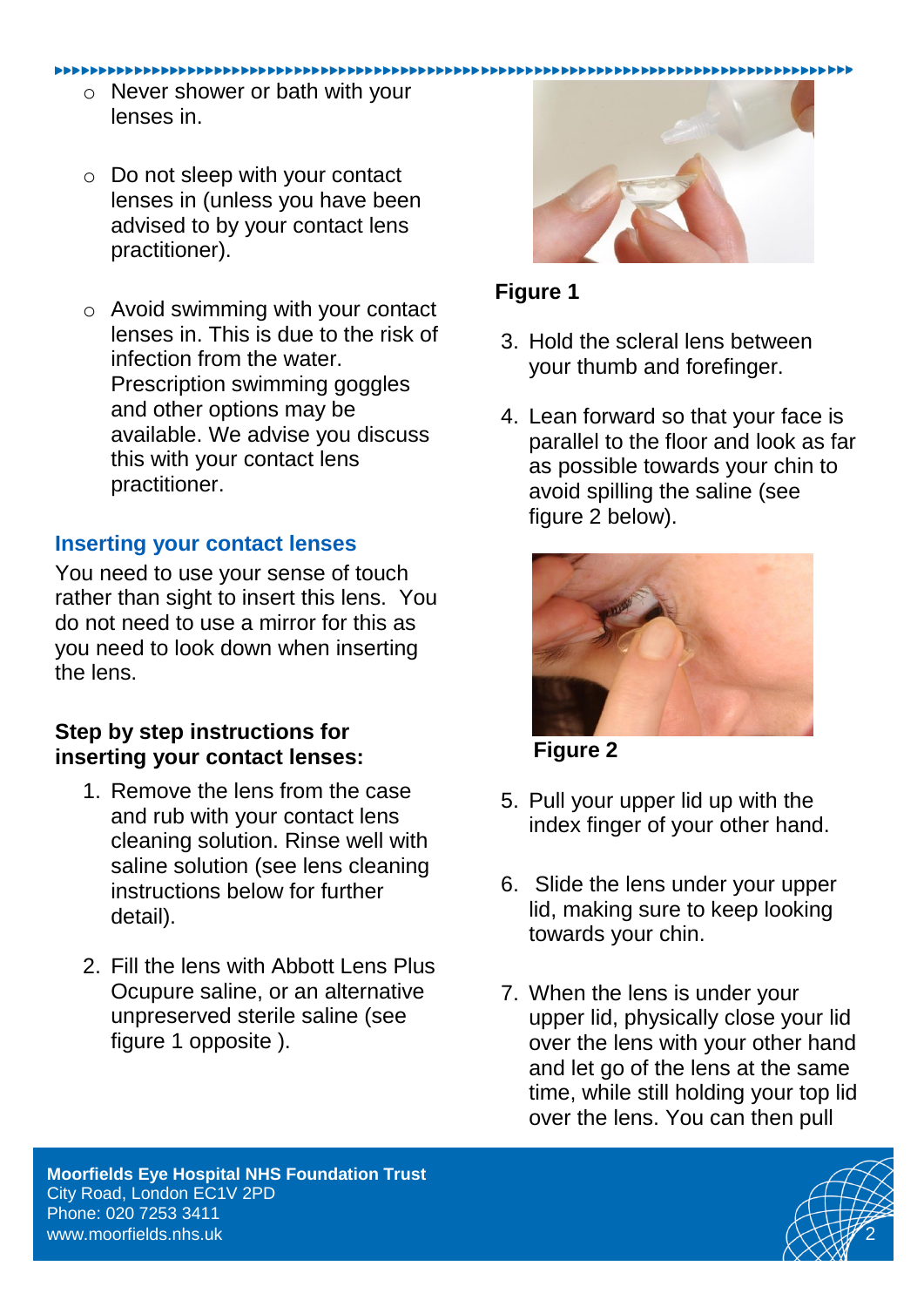your lower lid over the lens with your free hand (see figure 3 below.)



**Figure 3**

8. When the lens is in place under both lids, look up slowly – you might hear a click or squelch as the lens drops into place.

Sometimes, you might need to remove the lens and reinsert it. If this happens, rinse the surface with Abbott Lens Plus Ocupure saline or an alternative unpreserved sterile saline before you reinsert it. Multi-purpose soft contact lens solutions can be used at this stage as they have some cleaning properties. The brand Quattro has a licence for use with rigid lenses as well as soft lenses and can be used for this purpose.

If you have been advised in clinic to use a different method to insert and remove your lenses, ensure you follow those recommended instructions.

#### **Removing your contact lenses**

After you remove the contact lens from your eye, you must clean it before putting it into the storage case to remove the microbes and deposits that

have built up on the lens during the day.

#### **Step by step instructions for removing your contact lenses:**

- 1. Look down, keeping your chin upwards.
- 2. Lift your upper lid on the side nearest your nose with your index finger so that the lid is above the upper rim of the lens (see figure 4 below )



#### **Figure 4**

- 3. Press downwards, and then tighten the lid by drawing your finger towards the temple. This action will push the lid underneath the edge of the lens, releasing the suction.
- 4. Keep pulling towards your temple to get the lens to come out from your eye and catch it with your other hand. Alternatively, do this over a table covered with a towel to prevent the lens from falling onto the floor.



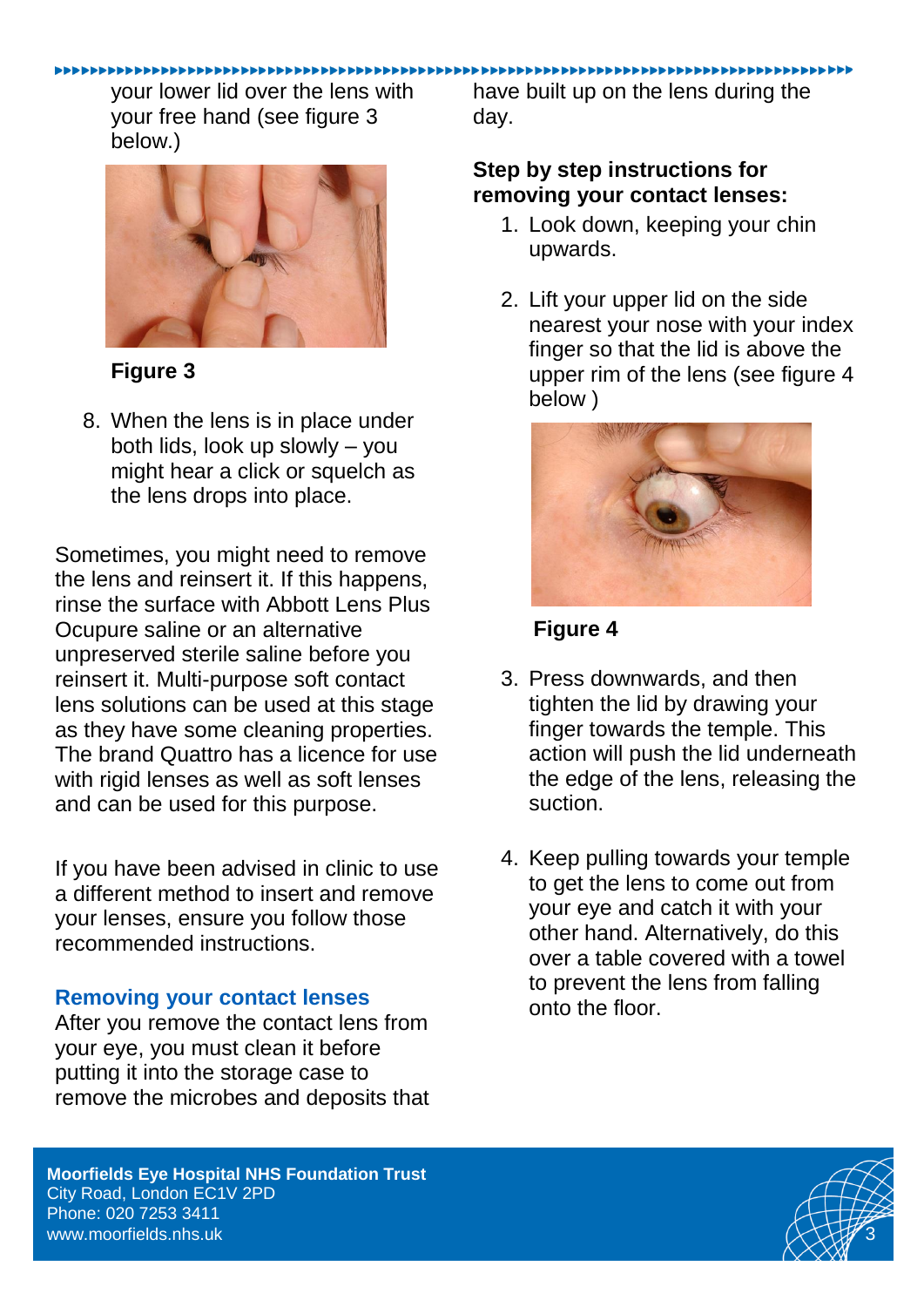#### 

Alternatively, you can use a suction holder to remove your lenses, as seen below in figure 5.



**Figure 5** 

#### **Cleaning your contact lenses**

If you have been advised in clinic to use a different method to clean your lenses, ensure you follow those recommended instructions.

- 1. Rinse the lens with saline once it is removed from your eye.
- 2. Apply your contact lens cleaning solution (Oté cleaner or a recommended alternative) to the front and back surfaces of the lens, while gently rubbing it between your fingers.
- 3. Rinse the lens again with saline until all of the cleaning solution is removed.
- 4. Dab the lens dry with a clean, soft tissue.
- 5. Once the lens is dry, store it in the case provided, taking care not to get any water or leftover cleaning solution into the case.

# **Cleaning your contact lenses case**

Eye infections can happen due to not cleaning your lenses case properly. The foam-based insert found in your case should be replaced every three months.

#### **Remember:**

- A contact lens **cannot** go behind your eye.
- If you wear make-up, insert your lenses **before** putting on your make-up and remove them **before** taking your make-up off.
- To keep your eyes in good health, make sure that you regularly attend your contact lens and eye exam appointments.

### **In the case of an emergency**

If your eye suddenly becomes red, painful or your vision worsens, go to Moorfields A&E department in City Road (open 24/7 for emergency eye problems only). Please make sure you do not wear your lens.

Author: Shreeti Lakhani, contact lens department. Revision number: 3 Approval date: August 2018 Review date: August 2021

**Moorfields Eye Hospital NHS Foundation Trust City Road, London EC1V 2PD Phone: 020 7253 3411 www.moorfields.nhs.uk**